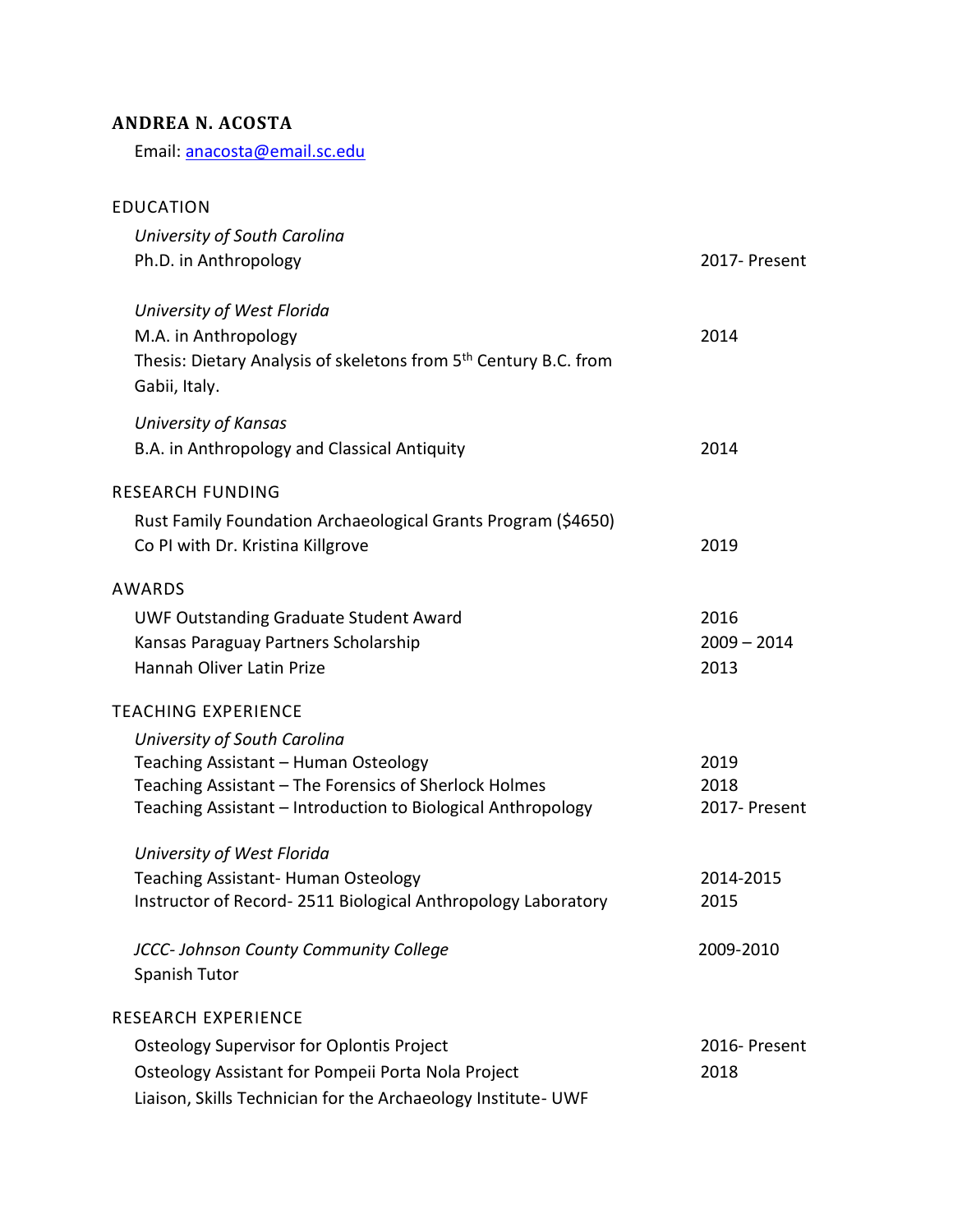| Magnolia, AME Zion and Mount Zion Cemeteries                          | 2015-2017   |
|-----------------------------------------------------------------------|-------------|
| Forensic Field School Supervisor                                      | 2015        |
| Research Assistant for Medieval Berlin and Gabii Projects             | 2014-2017   |
| <b>CERTIFICATIONS</b>                                                 |             |
| CITI nationally certified for Human Subject Research (HSR),           |             |
| Social-BehavioralEducational (SBE) Basic,                             |             |
| and Responsible Conduct of Research (RCR Basic)                       | 2019-2022   |
| PUBLICATIONS AND PAPERS                                               |             |
| Acosta, A. N., Killgrove, K., Moses, V. C., & Turner, B. L. (2019).   |             |
| Nourishing urban development: A palaeodietary study of Archaic        |             |
| Gabii, Italy (6th-5th c BCE). Journal of Archaeological Science:      |             |
| Reports, 27, 101962. doi:                                             |             |
| https://doi.org/10.1016/j.jasrep.2019.101962                          | 2019        |
| Accepted Killgrove, K. and A. Acosta. Dietary pathologies and         |             |
| isotope diversity in Imperial Rome (1st-3rd centuries AD).            |             |
| Manuscript submitted Oct 2017 for edited volume, Ancient              |             |
| Foodways: Integrative Approaches to Understanding Subsistence         |             |
| and Society in the Past, D. Hutchinson and M. Scarry, eds.            |             |
| University Press of Florida.                                          | 2019        |
| Killgrove, K. and A. Acosta. Migration and gens formation in Latium   |             |
| Vetus (8th century BC). Report to Anna De Santis, Ministero per i     |             |
| Beni e le Attività Culturali, Roma, 24 pp.                            | 2019        |
| Wilkin, S., M. Newton, G. Kinison, M. Zechini, A. Hudson, A. Acosta,  |             |
| M. Voas, K. Killgrove. Florida bioarchaeology: past, present, and     |             |
| future. SocArXiv Preprints. DOI 10.17605/OSF.IO/34M5E                 | Forthcoming |
| In cibus veritas: Palaeodietary analysis of skeletons from 5th        |             |
| century BC, Italy. Andrea N. Acosta, Kristina Killgrove, Beth L.      |             |
| Turner, and Benjamin J. Schaefer.                                     |             |
| Accepted Abstract for 86th annual American Association of             |             |
| Physical Anthropology conference. New Orleans, Louisiana.             | 2017        |
| A day in the life of a peasant during the Middle Ages. Andrea Acosta. |             |
| Poster presentation at the 13th annual Women's Studies                |             |
| conference. Pensacola, Florida.                                       | 2015        |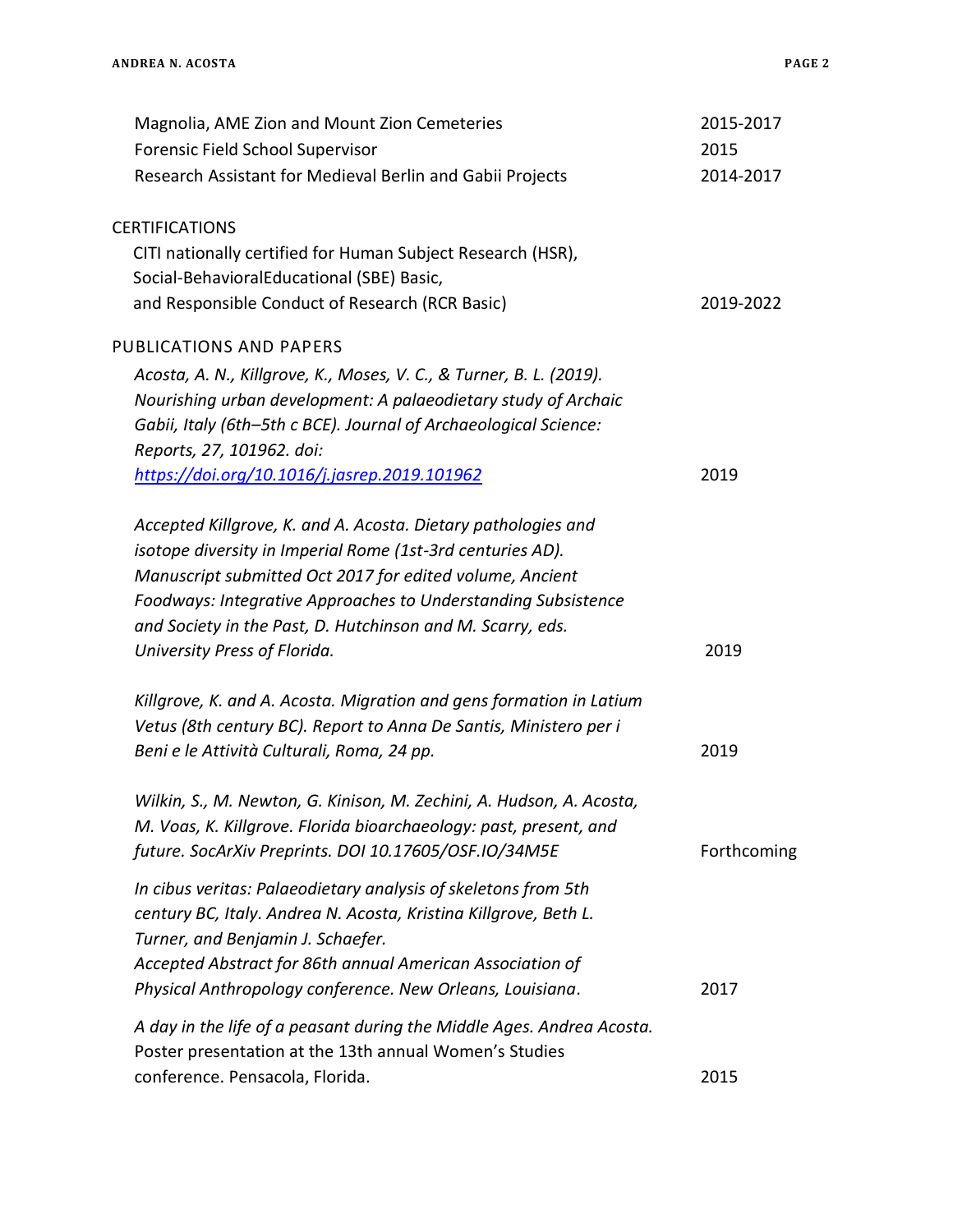| Twerking, limericks, and 3D printing: Shaking up human osteology assignments. Kristina Killgrove<br>and Andrea N. Acosta.<br>Poster presentation at 84th annual American Association of<br>Physical Anthropology conference. St. Louis, Missouri.  | 2015 |
|----------------------------------------------------------------------------------------------------------------------------------------------------------------------------------------------------------------------------------------------------|------|
| <b>TECHNICAL REPORTS</b>                                                                                                                                                                                                                           |      |
| Killgrove, K. And A. Acosta. Migration and Gens Formation in<br>Latium Vetus (8th Century Bc). Report To Anna De Santis,<br>Ministero Per I Beni E Le Attività Culturali, Roma, 24 Pp.                                                             | 2019 |
| LANGUAGES<br>Spanish-Native Speaker<br>English - Fluent speaker. Reading and writing with high proficiency<br>Latin - Beginner                                                                                                                     |      |
| <b>MEMBERSHIPS</b><br>American Association of Physical Anthropology<br><b>USC Graduate Student Association</b><br>Archaeological Institute of America                                                                                              |      |
| <b>CURRENT REFERENCES</b><br>Kristina Killgrove, PhD.<br><b>Adjunct Assistant Professor</b><br>Department of Anthropology<br>University of North Carolina, Chapel Hill<br>Alumni Building CB #3115<br>Chapel Hill, NC 27599<br>killgrove@gmail.com |      |
| Carlina De la Cova, PhD<br><b>Associate Professor of Anthropology</b><br>University of South Carolina<br>Department of Anthropology<br>Office: Gambrell Hall, Room 439<br>Columbia, SC 29208<br>Phone: 803-777-2957<br>delacova@mailbox.sc.edu     |      |
| Marie-Thérèse Champagne, PhD                                                                                                                                                                                                                       |      |

Associate Professor of History